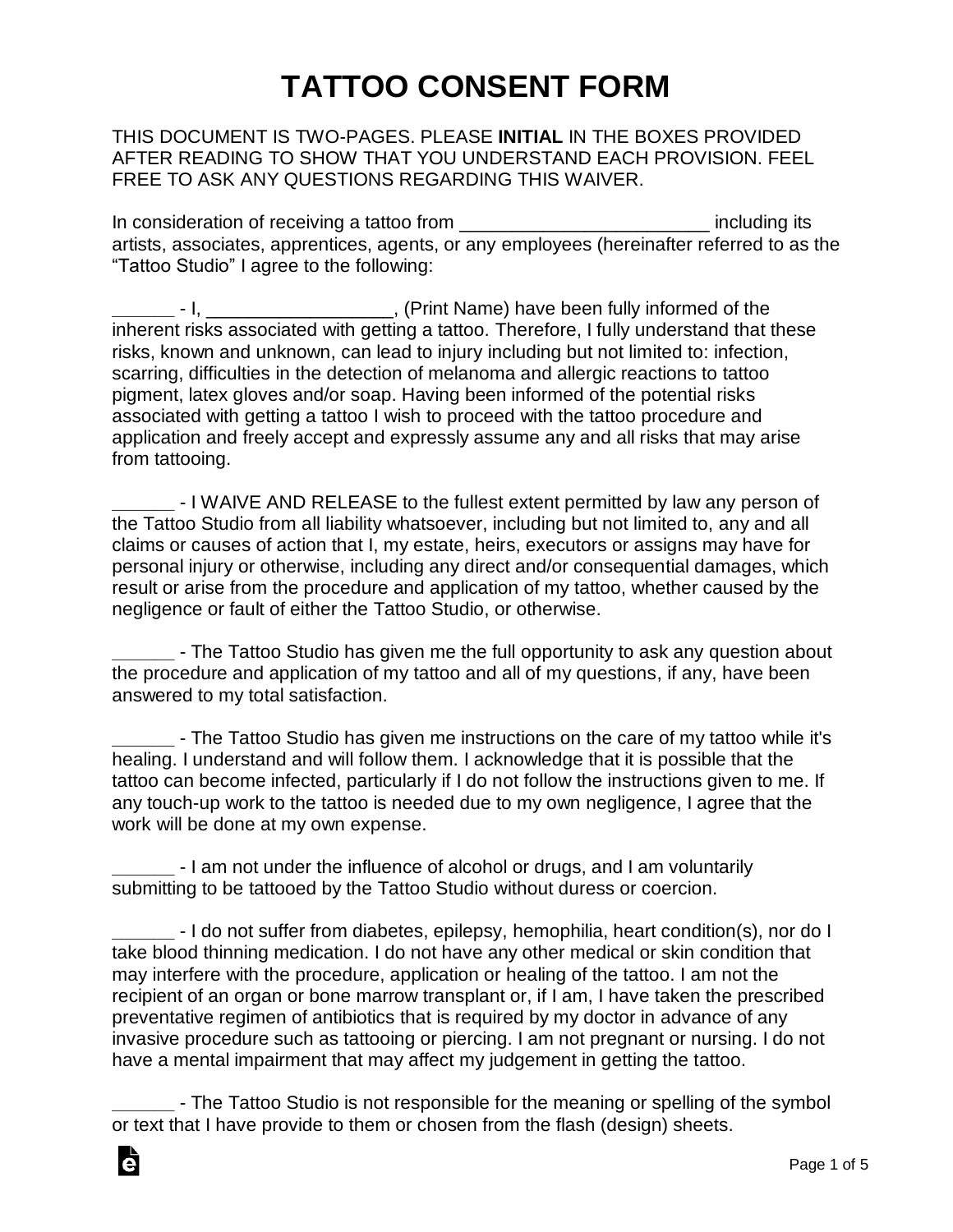**\_\_\_\_\_\_** - Variations in color and design may exist between the tattoo art I have selected and the actual tattoo when it is applied to my body. I also understand that over time, the colors and the clarity of my tattoo will fade due to unprotected exposure to the sun and the naturally occurring dispersion of pigment under the skin.

**\_\_\_\_\_\_** - A tattoo is a permanent change to my appearance and can only be removed by laser or surgical means, which can be disfiguring and/or costly and which in all likelihood will not result in the restoration of my skin to its exact appearance before being tattooed.

**\_\_\_\_\_\_** - I release the right to any photographs taken of me and the tattoo and give consent in advance to their reproduction in print or electronic form. (For assurance, if you do not initial this provision, please inform the Tattoo Studio NOT to take any pictures of you and your completed tattoo).

**\_\_\_\_\_\_** - I agree that the Tattoo Studio has a NO REFUND policy on tattoos, piercing and/or retail sales and I will not ask for a refund for any reason whatsoever.

**\_\_\_\_\_\_** - I agree to reimburse the Tattoo Studio for any attorneys' fees and costs incurred in any legal action I bring against the Tattoo Studio and in which either the Artist of the Tattoo Studio is the prevailing party. I agree that the courts of located in the County of The State of Theorem 2011 and the State of the State of the State of Shall have jurisdiction and venue over me and shall have exclusive jurisdiction for the purposes of litigating any dispute arising out of or related to this agreement.

**\_\_\_\_\_\_** - I acknowledge that I have been given adequate opportunity to read and understand this document that it was not presented to me at the last minute and grasp that I am signing a legal contract waiving certain rights to recover damages against the Tattoo Studio.

If any provision, section, subsection, clause or phrase of this release is found to be unenforceable or invalid, that portion shall be severed from this contract. The remainder of this contract will then be construed as though the unenforceable portion had never been contained in this document.

I hereby declare that I am of legal age (and have provided valid proof of age and identification) and am competent to sign this Agreement.

I HAVE READ THE AGREEMENT, I UNDERSTAND IT, AND I AGREE TO BE BOUND BY IT.

| Signature _______________________________ |                          |
|-------------------------------------------|--------------------------|
| Print: _______________________            |                          |
| Date of Birth: / / / City:                | State: _________________ |
| Form of Identification:                   |                          |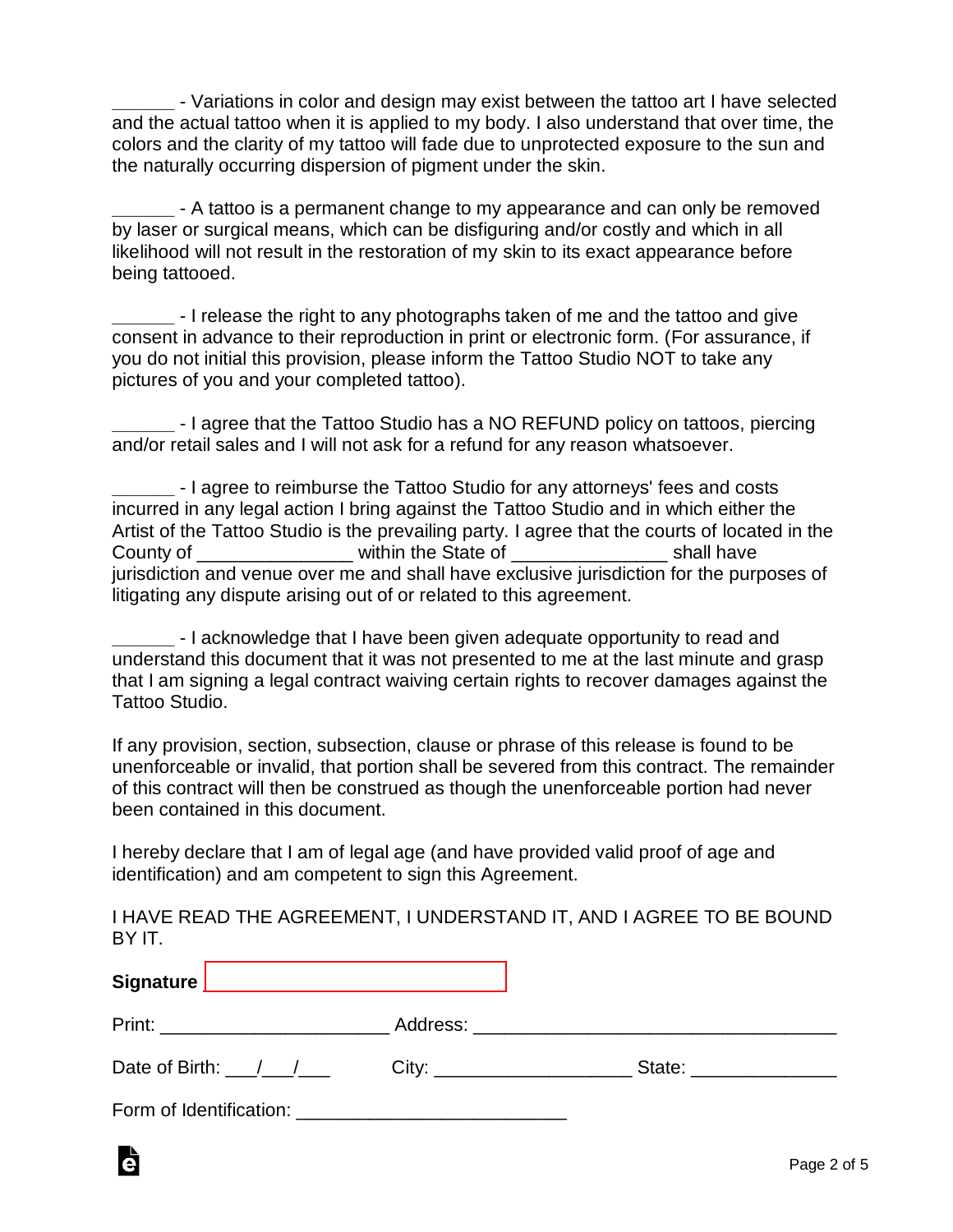#### **PARENTAL / GUARDIAN CONSENT FOR TATTOO**

|    | (Print Name of Parent or Legal Guardian)                                                                            |  |                                               |                             |        |
|----|---------------------------------------------------------------------------------------------------------------------|--|-----------------------------------------------|-----------------------------|--------|
|    |                                                                                                                     |  |                                               |                             |        |
|    | HEREBY SWEARS OR AFFIRMS UNDER PENALTY OF PERJURY, that the<br>following facts as stated in this document are true: |  |                                               |                             |        |
|    | 1) I am the natural parent or legal guardian of: _______________________________                                    |  |                                               | (Print Name of Minor Child) |        |
|    |                                                                                                                     |  |                                               |                             |        |
|    | 3) The child's age is: $\frac{1}{2}$ .                                                                              |  |                                               |                             |        |
|    | 4) I have the legal authority to give consent for this child's Tattoo.                                              |  |                                               |                             |        |
| 5) | I consent to the tattooing of my child as follows: _____________________________                                    |  |                                               |                             |        |
|    |                                                                                                                     |  | (Description and Location of Tattoo on Child) |                             |        |
|    | Signature of Parent/Legal Guardian                                                                                  |  |                                               |                             |        |
|    | (IF REQUIRED)                                                                                                       |  |                                               |                             |        |
|    | <b>SWORN TO, OR AFFIRMED, IN PERSON BEFORE ME, this _____ day of</b>                                                |  |                                               |                             |        |
|    |                                                                                                                     |  |                                               |                             | who is |
|    |                                                                                                                     |  |                                               |                             |        |
|    | personally known to me, or, who produced satisfactory identification in the form of                                 |  |                                               |                             |        |
|    |                                                                                                                     |  |                                               |                             |        |
|    | (Signature of Notary)                                                                                               |  | SEAL:                                         |                             |        |
|    |                                                                                                                     |  |                                               |                             |        |

(Print Name of Notary)

è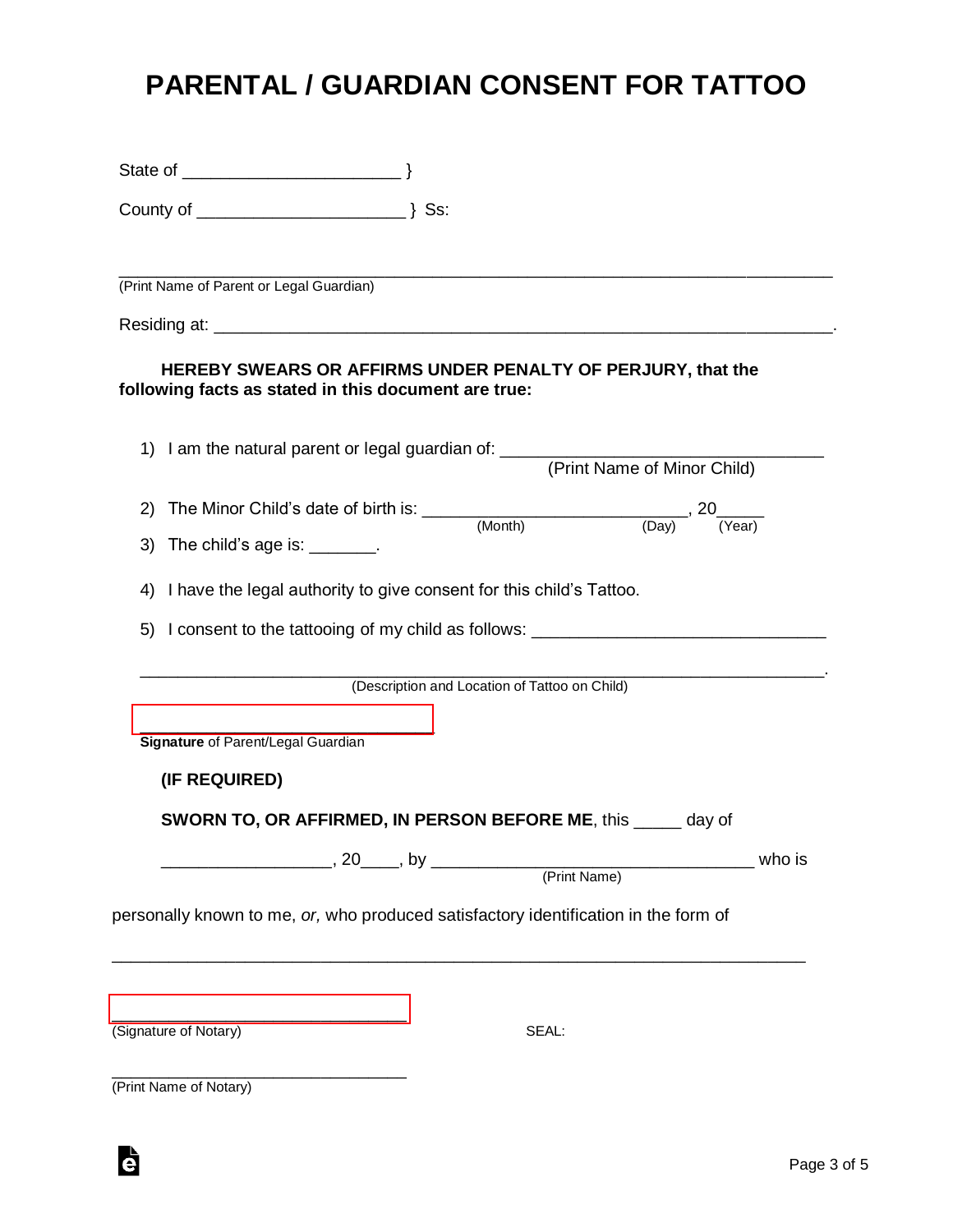# **ADULT PIERCING CONSENT**

I acknowledge by signing this Release I have been given the full opportunity to ask any and all questions which I might have about obtaining a piercing from \_\_\_\_\_\_\_\_\_\_\_\_\_\_\_\_ (hereinafter known as the "Piercer") and all my questions have been answered to my full and total satisfaction. I acknowledge I have been advised of the matters set forth below and I agree as follows:

#### **Please Initial**

Ġ

- I am not pregnant or nursing. If I have any condition that might affect the healing of this piercing, I will inform my Piercer.

\_\_\_\_\_\_\_\_ - I do not suffer from medical or skin conditions such as, but not limited to: keloid or hypertrophic scarring, psoriasis at the site of the piercing or any open wounds or lesions at the site of the piercing.

\_\_\_\_\_\_\_\_ - I have advised the Piercer of any allergies to metals, latex gloves, soaps and medications. I acknowledge it is not reasonably possible for the Piercer to determine whether I might have an allergic reaction to the piercing or processes involved in the piercing and further acknowledge that such a reaction is possible.

\_\_\_\_\_\_\_\_ - I have trustfully represented to the Piercer I am over the age of 18 years. I am not under the influence of drugs or alcohol. To my knowledge, I do not have any physical, mental or medical impairment or disability which might affect my well-being as a direct or indirect result of my decision to have a piercing done at this time.

\_\_\_\_\_\_\_\_ - I acknowledge that obtaining this piercing is my choice alone and will result in a permanent change to my appearance, and that no representation has been made to me as to the ability to later restore the skin involved in this piercing to its pre-piercing condition.

\_\_\_\_\_\_\_\_ - I acknowledge infection is always possible as a result of obtaining a piercing. I have received aftercare instructions and I agree to follow all of them while my piercing is healing.

\_\_\_\_\_\_\_\_ - I understand I will be pierced using appropriate instruments and sterilization.

Therefore, I request the Piercer to pierce my \_\_\_\_\_\_\_\_\_\_\_\_\_\_\_\_\_\_\_\_\_\_\_\_. I understand this type of piercing usually takes **of piercing usually takes or longer to heal. I agree to release and** forever discharge and hold harmless the Piercer and all employees from any and all claims, damages or legal actions arising from or connected in any way with my piercing, or the procedure and conduct used in my piercing.

|  | 20 |               |
|--|----|---------------|
|  |    |               |
|  |    |               |
|  |    |               |
|  |    | State: State: |